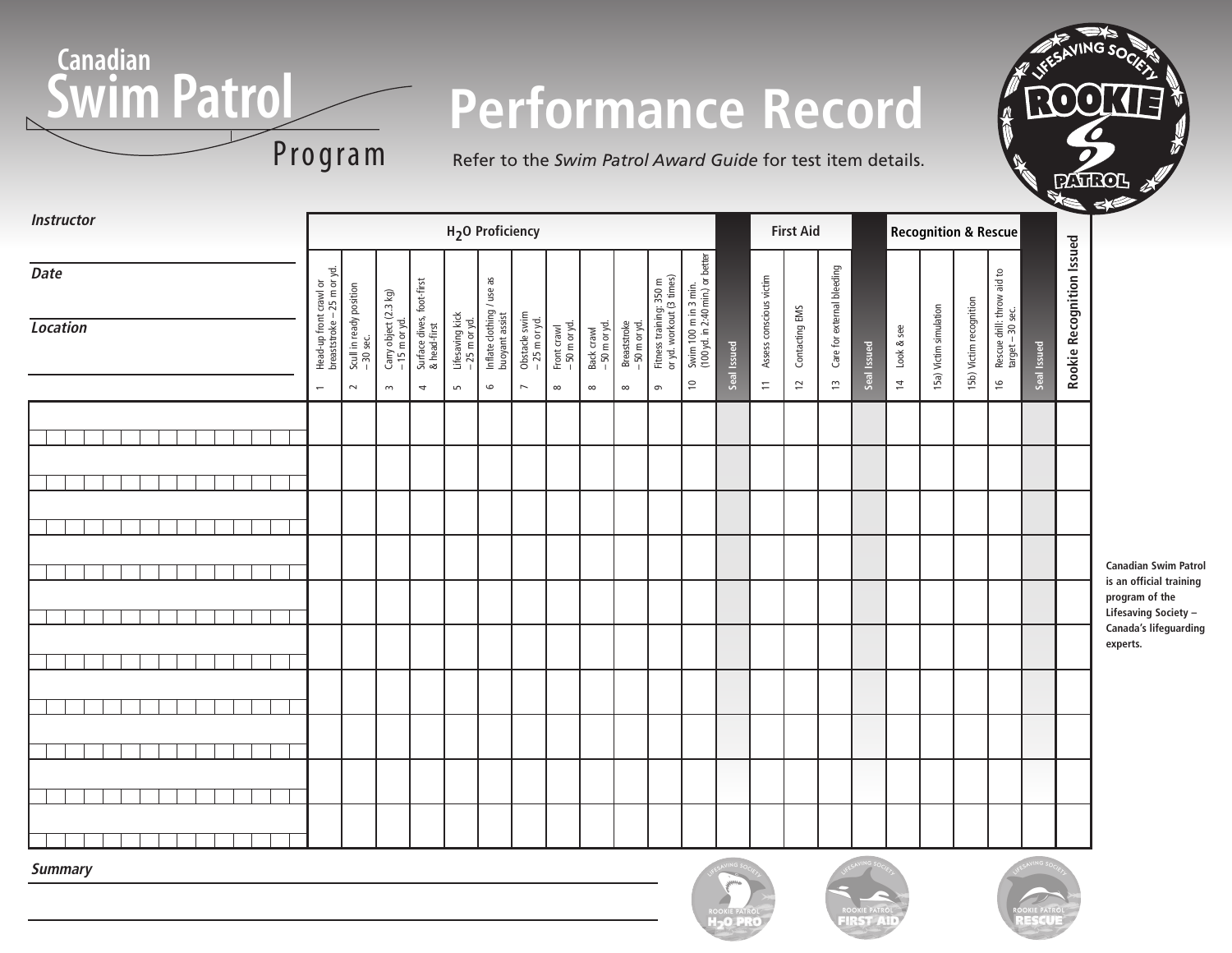

Refer to the *Swim Patrol Award Guide* for test item details.



**Summary**







**Canadian Swim Patrol is an official training program of the Lifesaving Society – Canada's lifeguarding experts.**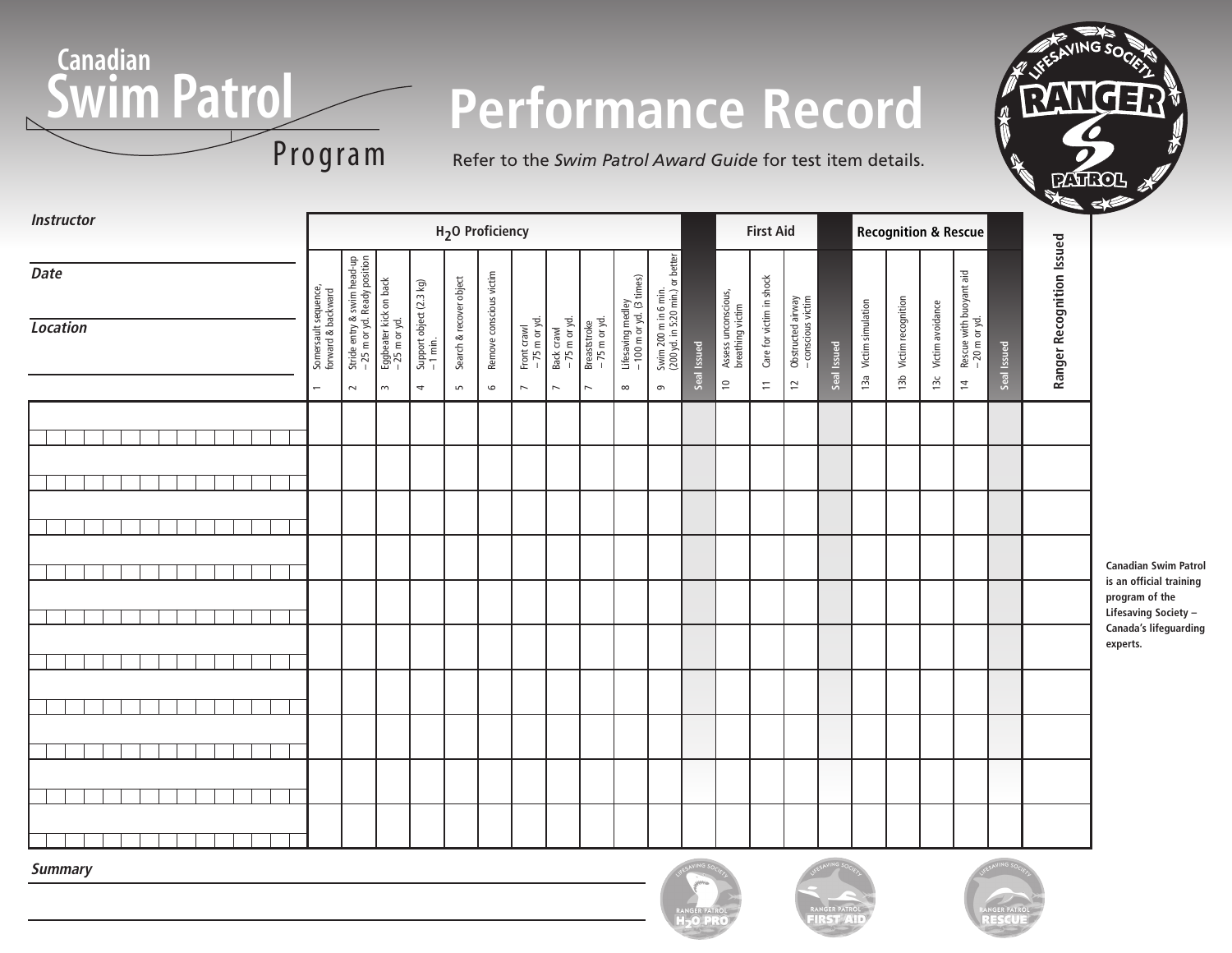

# **Performance Record**

Refer to the *Swim Patrol Award Guide* for test item details.



**Canadian Swim Patrol is an official training program of the Lifesaving Society – Canada's lifeguarding**

**experts.**

| <b>Instructor</b>       | H <sub>2</sub> O Proficiency                                  |                                                                   |                                                         |                                                            |                                            |                                      |                                                      |                                                              |                                           |                                          |                                             | <b>First Aid</b>                                                 |                                                                                     |             | Recognition<br>& Rescue                         |                                                                       |             |                                                         |                                              |             |                                |
|-------------------------|---------------------------------------------------------------|-------------------------------------------------------------------|---------------------------------------------------------|------------------------------------------------------------|--------------------------------------------|--------------------------------------|------------------------------------------------------|--------------------------------------------------------------|-------------------------------------------|------------------------------------------|---------------------------------------------|------------------------------------------------------------------|-------------------------------------------------------------------------------------|-------------|-------------------------------------------------|-----------------------------------------------------------------------|-------------|---------------------------------------------------------|----------------------------------------------|-------------|--------------------------------|
| Date<br><b>Location</b> | Entries with aids<br>- at least 2<br>$\overline{\phantom{0}}$ | Head-up swim (25 m or yd.)<br>& scull in ready position<br>$\sim$ | Defence methods<br>- front, side & rear<br>$\mathsf{L}$ | Eggbeater kick – travel,<br>change direction & height<br>4 | Carry object (4.5 kg)<br>-25 m or yd.<br>S | Remove unconscious victim<br>$\circ$ | Search to recover object<br>$\overline{\phantom{0}}$ | Turn & support victim<br>face-up – shallow water<br>$\infty$ | Front crawl<br>- 100 m or yd.<br>$\sigma$ | Back crawl<br>- 100 m or yd.<br>$\sigma$ | $-100$ m or yd.<br><b>Breaststroke</b><br>G | Fitness training: 600 m or yd.<br>workout (3 times)<br>$\approx$ | Swim 300 m in 9 min.<br>(300 yd. in 8:00 min.) or better<br>$\overline{\mathbb{H}}$ | Seal Issued | Care for bone or joint injury<br>$\overline{u}$ | Care for respiratory emergency<br>- asthma or allergic reaction<br>IJ | Seal Issued | Locate & describe<br>submerged object<br>$\overline{a}$ | Rescue with towing aid<br>- 20 m or yd.<br>5 | Seal Issued | <b>Star Recognition Issued</b> |
|                         |                                                               |                                                                   |                                                         |                                                            |                                            |                                      |                                                      |                                                              |                                           |                                          |                                             |                                                                  |                                                                                     |             |                                                 |                                                                       |             |                                                         |                                              |             |                                |
|                         |                                                               |                                                                   |                                                         |                                                            |                                            |                                      |                                                      |                                                              |                                           |                                          |                                             |                                                                  |                                                                                     |             |                                                 |                                                                       |             |                                                         |                                              |             |                                |
|                         |                                                               |                                                                   |                                                         |                                                            |                                            |                                      |                                                      |                                                              |                                           |                                          |                                             |                                                                  |                                                                                     |             |                                                 |                                                                       |             |                                                         |                                              |             |                                |
|                         |                                                               |                                                                   |                                                         |                                                            |                                            |                                      |                                                      |                                                              |                                           |                                          |                                             |                                                                  |                                                                                     |             |                                                 |                                                                       |             |                                                         |                                              |             |                                |
|                         |                                                               |                                                                   |                                                         |                                                            |                                            |                                      |                                                      |                                                              |                                           |                                          |                                             |                                                                  |                                                                                     |             |                                                 |                                                                       |             |                                                         |                                              |             |                                |
|                         |                                                               |                                                                   |                                                         |                                                            |                                            |                                      |                                                      |                                                              |                                           |                                          |                                             |                                                                  |                                                                                     |             |                                                 |                                                                       |             |                                                         |                                              |             |                                |
|                         |                                                               |                                                                   |                                                         |                                                            |                                            |                                      |                                                      |                                                              |                                           |                                          |                                             |                                                                  |                                                                                     |             |                                                 |                                                                       |             |                                                         |                                              |             |                                |
|                         |                                                               |                                                                   |                                                         |                                                            |                                            |                                      |                                                      |                                                              |                                           |                                          |                                             |                                                                  |                                                                                     |             |                                                 |                                                                       |             |                                                         |                                              |             |                                |
|                         |                                                               |                                                                   |                                                         |                                                            |                                            |                                      |                                                      |                                                              |                                           |                                          |                                             |                                                                  |                                                                                     |             |                                                 |                                                                       |             |                                                         |                                              |             |                                |
|                         |                                                               |                                                                   |                                                         |                                                            |                                            |                                      |                                                      |                                                              |                                           |                                          |                                             |                                                                  |                                                                                     |             |                                                 |                                                                       |             |                                                         |                                              |             |                                |

**Summary**